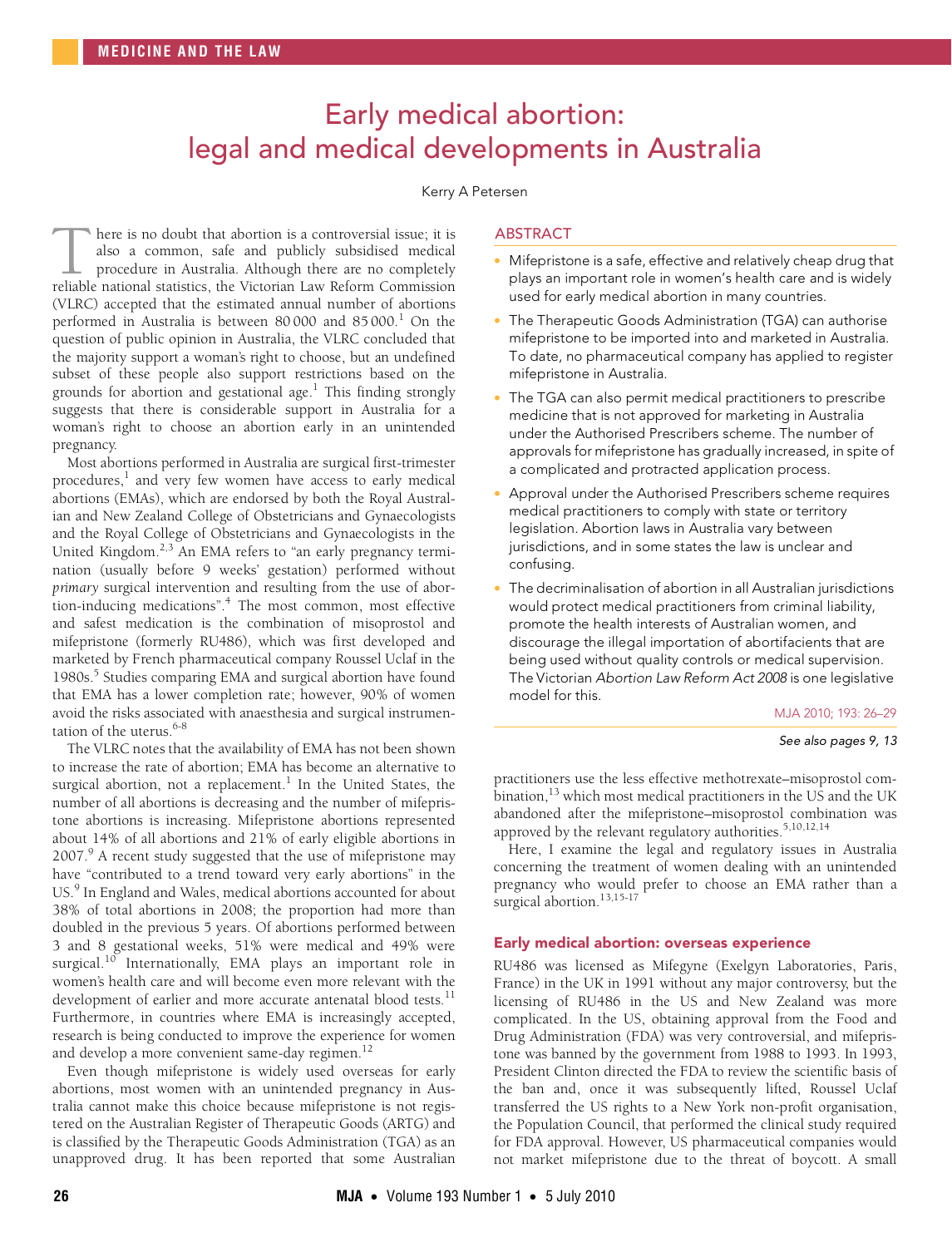company, Danco Laboratories, was incorporated solely to manufacture and market mifepristone. To this day, details of Danco's headquarters and operations are kept secret because of security issues. In 2000, the FDA gave its final approval for the use of mifepristone under the trade name Mifeprex in the US. $^{18,19}$  $^{18,19}$  $^{18,19}$  $^{18,19}$ 

In New Zealand, established pharmaceutical companies refused to become involved with mifepristone in the 1990s because of international events and the small market. Five specialist medical practitioners experienced in abortion care overcame this obstacle by forming Istar, a non-profit company, in 1999. Istar signed an agreement with the French manufacturer Exelgyn to import Mifegyne, and in 2001 the use of Mifegyne for early abortions was approved by the Ministry of Health.<sup>[20](#page-3-18)</sup>

### Early medical abortion: the Australian experience

In 1994, the TGA permitted Monash University and Family Planning Victoria to participate in World Health Organization international trials designed to compare the efficacy of two different regimens of mifepristone followed by misoprostol for medical abortion.<sup>[5](#page-3-4),21</sup> A separate survey associated with the WHO trial found that 38 Australian respondents were satisfied with the method, and concluded that "medical abortion provided women with a more active role in the process, thus allowing them to achieve a certain degree of autonomy".[22](#page-3-20)

These and other trials triggered public controversy in Australia[,20](#page-3-18) leading to the anti-abortion independent senator Brian Harradine successfully moving an amendment to the *Therapeutic Goods Act 1989* (Cwlth) in 1996. The *Therapeutic Goods Amendment Act 1996* (Cwlth) gave the Minister for Health and Ageing the right to veto applications to import an abortifacient drug into Australia and required ministerial approval to be tabled in Parliament. Consequently, no applications to import and market mifepristone in Australia were made by pharmaceutical companies — presumably because potential sponsors judged it not worth the trouble and expense.<sup>23</sup> This political interference with the risk management role of the TGA led to a de-facto ban on the use of mifepristone for EMAs, as Australian women were denied the choice of a safe alternative to surgical abortion.<sup>24</sup>

A decade later, after a cross-party vote in federal Parliament, the *Therapeutic Goods Amendment (Repeal of Ministerial responsibility for approval of RU486) Act 2006* (Cwlth) removed the special requirement for ministerial approval to import and market mifepristone for the purpose of EMA.

#### Therapeutic Goods Administration authorisation

Before medication such as mifepristone can be commercially supplied in Australia, it must be entered on the ARTG. For a therapeutic good to be entered on the ARTG, a sponsor company must apply to the TGA, so that the TGA may evaluate the quality, safety and efficacy of the medication. To date, mifepristone "has not yet been sponsored by a pharmaceutical company for use in Australia [but] a sponsor may emerge for mifepristone in the near future".[25](#page-3-23) No doubt, the political history, small market and Australian abortion laws have deterred potential sponsors.

Under the Therapeutic Goods Act, ss. 18, 19 (1), (4) and (5), the TGA is required to authorise the use of unapproved medicines not registered on the ARTG, such as mifepristone, and one pathway for this is the TGA's Authorised Prescribers scheme. Under this scheme, medical practitioners can be authorised to access drugs

that are not approved for marketing. The TGA can authorise individual medical practitioners with relevant training and expertise to prescribe an unapproved drug for a specified class of patients suffering from a life-threatening or otherwise serious illness or condition (Therapeutic Goods Act ss. 19 [5], 31B [3]; *Therapeutic Goods Regulations 1990* [Cwlth] r. 12B).[17](#page-3-14) Medical practitioners applying for authorisation must provide clinical reasons, evidence about the seriousness of the condition, and the justification for using the unregistered product in preference to other available treatments. Applicants must be engaged in clinical practice in or outside a hospital and have the endorsement of a hospital ethics committee or appropriate specialist college. The role of the ethics committee is very important; it must assess the safety of the product and the suitability of the applicant medical practitioner, and provide a letter of endorsement to support the application. TGA authorisation is subject to a number of other conditions, including:

• The authorised prescriber must obtain written informed consent from each patient (or the legal guardian) after advising the patient that the drug is not approved in Australia. The informed consent form should include information about the product, as well as the benefits, risks and side effects, the possibility of unknown risks and side effects, and alternative treatments that are already available.

• The authorised prescriber must continue to have an appropriate endorsement.

• The authorised prescriber must comply with relevant state or territory legislation.<sup>[17](#page-3-14)</sup>

These conditions reflect consent laws relevant to all medical procedures and do not impose an undue burden on medical practitioners; however, as I will discuss, the requirement to comply with abortion laws may be problematic in some states.

Two gynaecologists, Professor de Costa and Dr Carrette from the Cairns Base Hospital, have documented their experience with an application under the Authorised Prescribers scheme.<sup>24</sup> In December 2005, 2 months before the Harradine Amendment was repealed, and after the Cairns Base Hospital Ethics Committee had granted approval, de Costa and Carrette applied to the TGA for permission to prescribe mifepristone (with misoprostol) to appropriate patients residing in Cairns for induced abortion up to 9 weeks' gestation. Their application was supported by an evidencebased list of medical conditions that would be a major threat to the life or health of a pregnant woman continuing with the pregnancy. In April 2006, the TGA authorised the applicants to prescribe mifepristone, and in June 2006 they were given a permit to import 40 tablets from Istar. The authorisation limited the treatment to women in Cairns with life-threatening or otherwise serious medical conditions exacerbated by pregnancy. De Costa and Carrette found the TGA application process complex and protracted, but also professional and thorough. They noted that there

is an urgent need for a more proactive approach from individual doctors, professional bodies and Health Departments, at both state and federal level, to make mifepristone widely used and largely uncontroversial, as it is in other countries. $24$ 

The TGA does not publish information about authorised prescribers, and the public have to rely on sources such as newspapers and media releases for this information.<sup>26</sup> In August 2009, Melbourne newspaper *The Age* reported that 61 medical practitioners in Australia were authorised to prescribe mifepristone.<sup>27</sup>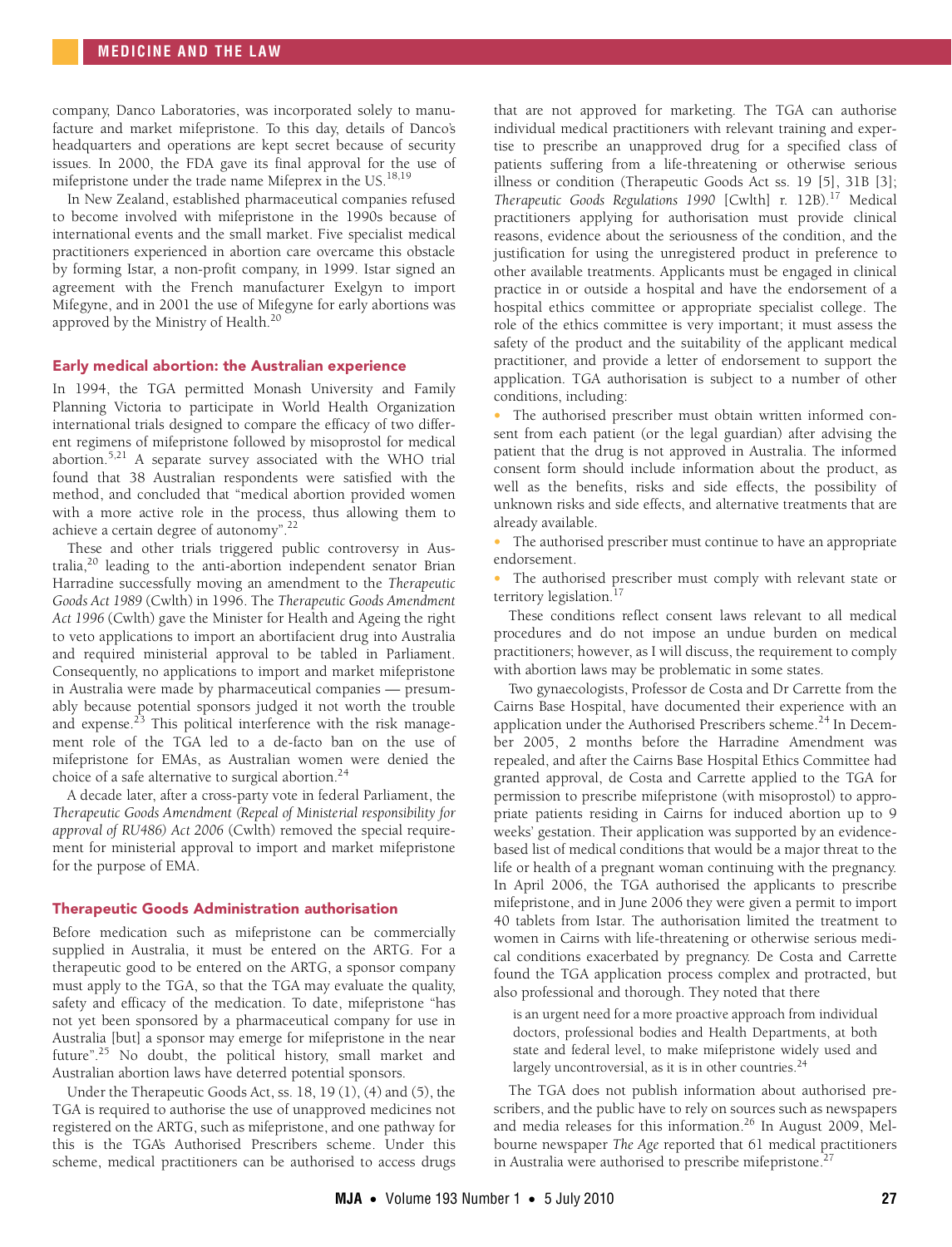| <u>ADVITION SUITUTES IN AUSTIQUATI SUITES AND ITEMITES</u> |                                                            |  |
|------------------------------------------------------------|------------------------------------------------------------|--|
| Jurisdiction                                               | Early medical abortion legislation                         |  |
| Australian<br>Capital Territory                            | Health Act 1993 ss. 80–84                                  |  |
| New South<br>Wales                                         | Crimes Act 1900 ss. 82–84                                  |  |
| Northern<br>Territory                                      | Medical Services Amendment Act 2006 s. 11                  |  |
| Queensland                                                 | Criminal Code Act 1899 ss. 224–226, 282                    |  |
| South Australia                                            | Criminal Law Consolidation Act 1935 ss. 81, 82,<br>82A (3) |  |
| Tasmania                                                   | Criminal Code Act 1924 ss. 134, 135, 164                   |  |
| Victoria                                                   | Abortion Law Reform Act 2008                               |  |
| Western<br>Australia                                       | Criminal Code Act 1913 s. 199<br>Health Act 1911 s. 334    |  |

<span id="page-2-0"></span>1 Abortion statutes in Australian states and territories

## State and territory abortion laws

[Box 1](#page-2-0) refers to the legislation governing EMA throughout Australia. All state and territory laws have been repealed, reformed or modified by parliaments and courts to make provision for some form of lawful abortion.<sup>16</sup> The abortion laws vary between jurisdictions and can be divided into two main categories: "reform" jurisdictions and "offence/defence" jurisdictions.

[Box 2](#page-2-1) shows the grounds for EMA in both reform and offence/ defence jurisdictions. In the reform jurisdictions — Australian Capital Territory, Victoria and Western Australia — the decision to have a first-trimester abortion is essentially a matter to be decided between the woman and her medical practitioner.

In the offence/defence jurisdictions, where the law varies, there are concerns about legal boundaries. Statutes in South Australia, the Northern Territory and Tasmania appoint doctors as gatekeepers and impose various requirements, such as the need for two medical signatures or statutory informed consent, but generally abortions are lawful if medical practitioners act in good faith and comply with the conditions set out in the relevant statute. In New South Wales, the Menhennitt ruling, that was established in the Victorian case *R v Davidson*, [28](#page-3-27) followed by Levine J in *R v Wald* and upheld in *CES v Superclinics (Australia) Pty Ltd*, provides a defence if a doctor forms a bona fide belief that an abortion is necessary to preserve the woman's life, health or wellbeing.<sup>[28-](#page-3-27)31</sup> Abortions are not always unlawful, and the case law demonstrates that it is difficult for the Crown to establish beyond reasonable doubt that a defendant did not form a bona fide belief, except in extreme situations such as *R v Sood*, which concerned the offence of termination of a viable fetus.<sup>[31](#page-3-28)</sup>

Queensland abortion law is more complex and uncertain. The wording in the *Criminal Code Act 1899* differs from that in the other states. The common law defence of necessity does not generally apply to the Queensland Criminal Code, but the Menhennitt ruling has been accepted by the Queensland courts.<sup>[15](#page-3-13)[,32](#page-3-29)-[36](#page-3-30)</sup> Nevertheless, it has been argued that there are still uncertainties about the extent to which the Menhennitt ruling applies in Queensland.<sup>15</sup> The surgical benefits defence under s. 282 of the Queensland Criminal Code has also been interpreted as providing a defence, but before 2009 it only covered surgical abortions. In 2009, the Queensland surgical benefits defence was amended to "allow the treatment to be administered medically (for example, through the prescription of drugs) as an alternative to surgical treatment" if an abortion is lawfully indicated[.37](#page-3-15) Health professionals acting under the lawful direction of a medical practitioner are

| Jurisdiction                    | Grounds for early medical abortion                                                                                                                                                                                                                                                                                                                                                                                                |  |
|---------------------------------|-----------------------------------------------------------------------------------------------------------------------------------------------------------------------------------------------------------------------------------------------------------------------------------------------------------------------------------------------------------------------------------------------------------------------------------|--|
| Reform jurisdictions            |                                                                                                                                                                                                                                                                                                                                                                                                                                   |  |
| Australian Capital<br>Territory | Request of woman - all abortions must be carried out by a doctor in an approved medical facility.                                                                                                                                                                                                                                                                                                                                 |  |
| Victoria                        | Request of woman — if the doctor has a conscientious objection to abortion, the woman must be referred to another<br>doctor who does not hold a conscientious objection.                                                                                                                                                                                                                                                          |  |
| Western Australia               | Informed consent or for medical, psychological or social reasons. Dependent minors under 16 years of age must have<br>one parent informed and given the opportunity to participate in medical consultation, unless Children's Court makes<br>an exemption order.                                                                                                                                                                  |  |
| Offence/defence jurisdictions   |                                                                                                                                                                                                                                                                                                                                                                                                                                   |  |
| South Australia                 | Defence: lawful if two doctors form a bona fide opinion that the pregnancy would involve a greater risk of injury to a<br>woman's life or physical or mental health than terminating a pregnancy; or where there is a substantial risk that the born<br>child would be seriously handicapped. Social factors may be taken into account. Abortions must be performed in a<br>prescribed facility.                                  |  |
| Northern Territory              | Similar to SA, but one of the medical practitioners must be a gynaecologist or obstetrician unless impracticable. Legal<br>quardian must give consent if the woman is under 16 years of age or lacks capacity.                                                                                                                                                                                                                    |  |
| Tasmania                        | Similar to SA, but statutory informed consent required.                                                                                                                                                                                                                                                                                                                                                                           |  |
| New South Wales                 | Defence: lawful if a medical practitioner honestly believes on reasonable grounds that termination is necessary to<br>preserve the woman from serious danger to her life or physical or mental health, taking economic and social grounds<br>into account.                                                                                                                                                                        |  |
| Queensland                      | Two defences: under the common law, an abortion may be lawful if necessary in similar circumstances to those in NSW.<br>A statutory "surgical/medical benefits defence" applies where a person performs in good faith and with reasonable<br>care and skill a surgical operation or medical treatment to "preserve the mother's life" when reasonable, having regard<br>to the patient's state at the time and her circumstances. |  |

<span id="page-2-1"></span>2 Grounds for early medical abortion in each Australian state and territory, by jurisdiction category